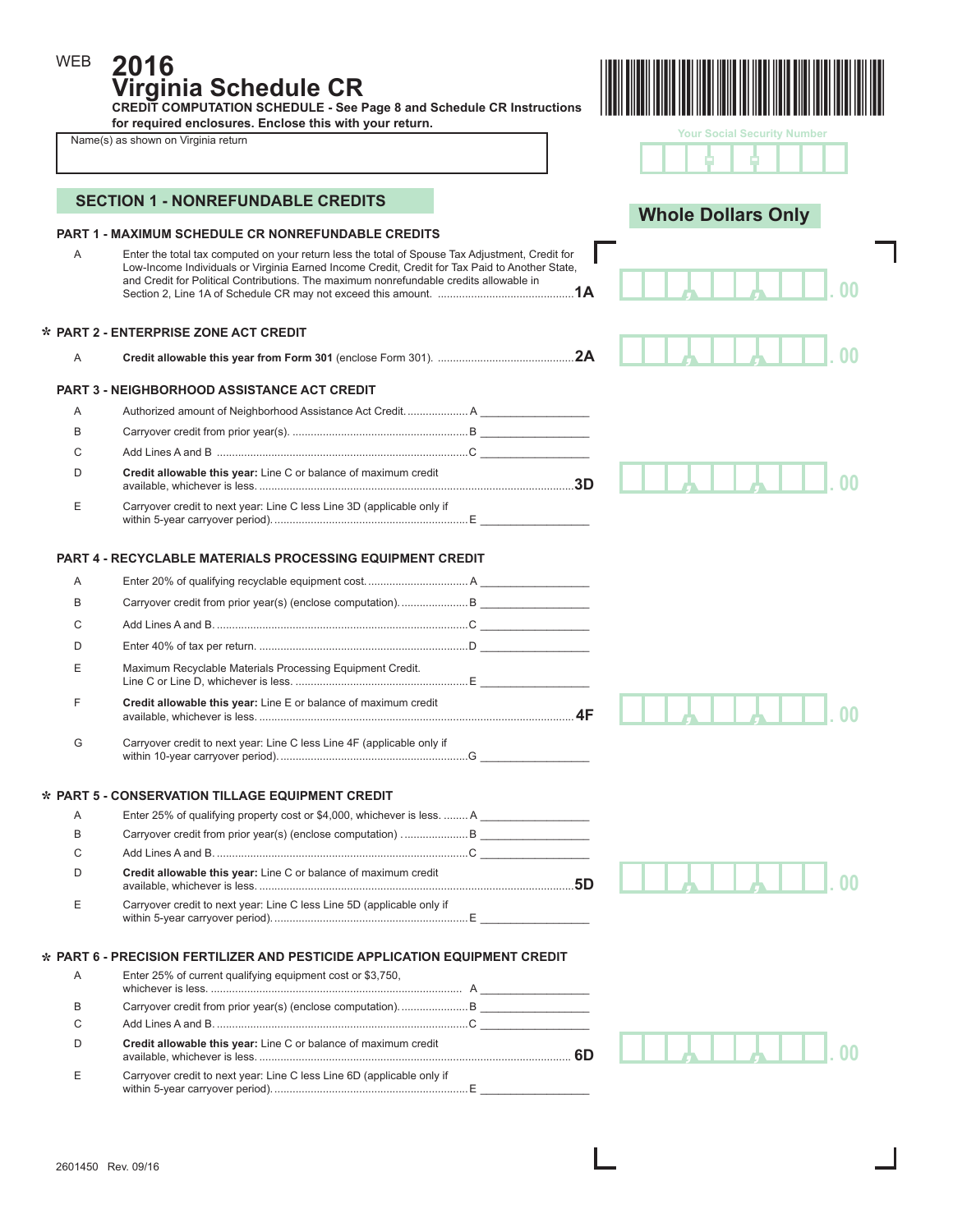## WEB

**Social Security Number** - -

Г



**PART 7 - RESERVED FOR FUTURE USE** 

**\***

# **PART 8 - CLEAN-FUEL VEHICLE AND VEHICLE EMISSIONS TESTING EQUIPMENT CREDITS \***

**Clean-Fuel Vehicle and Qualified Electric Vehicle Credit**

| A                | RESERVED FOR FUTURE USE MANUSCHLING                                                                           |  |
|------------------|---------------------------------------------------------------------------------------------------------------|--|
| B                | Carryover credit from prior year(s) (enclose computation) B                                                   |  |
| C                |                                                                                                               |  |
| D                | Credit allowable this vear: Line C or balance of maximum credit                                               |  |
| E                | Carryover credit to next year: Line C less Line 8D (applicable only if                                        |  |
|                  | <b>Vehicle Emissions Testing Equipment Credit</b>                                                             |  |
| F                | Enter 20% of the purchase or lease price paid during the year for                                             |  |
| G                | Carryover credit from prior year(s) (enclose computation)G                                                    |  |
| H                |                                                                                                               |  |
|                  | Credit allowable this year: Line H or balance of maximum credit                                               |  |
| J                | Carryover credit to next year: Line H less Line 8I (applicable only                                           |  |
|                  | <b>PART 9 - MAJOR BUSINESS FACILITY JOB TAX CREDIT</b>                                                        |  |
| Α                | Current credit amount authorized by the Department of Taxation                                                |  |
| B                |                                                                                                               |  |
| C                |                                                                                                               |  |
| D                | Credit allowable this year: Line C or the balance of the maximum                                              |  |
| E                | Carryover credit to next year: Line C less Line 9D                                                            |  |
|                  | <b>PART 10 - FOREIGN SOURCE RETIREMENT INCOME TAX CREDIT</b>                                                  |  |
| Α                | Qualifying taxable income on which the tax in the foreign                                                     |  |
| B                |                                                                                                               |  |
| C                | Qualifying tax paid to the foreign country.                                                                   |  |
| D                |                                                                                                               |  |
| E                | Income percentage. Divide Line A by Line B. Compute to one decimal                                            |  |
| F                |                                                                                                               |  |
| G                | Credit allowable this year: Enter the lesser of Line C or Line F,                                             |  |
| <b>PART 11 -</b> | <b>HISTORIC REHABILITATION TAX CREDIT</b>                                                                     |  |
| A                |                                                                                                               |  |
| B                |                                                                                                               |  |
| C                |                                                                                                               |  |
| D                |                                                                                                               |  |
| E                | Credit allowable this year: Enter the amount from Line D or the                                               |  |
| F                | Carryover credit to next year: Line D less<br>Line 11E. (applicable only within 10-year carryover period).  F |  |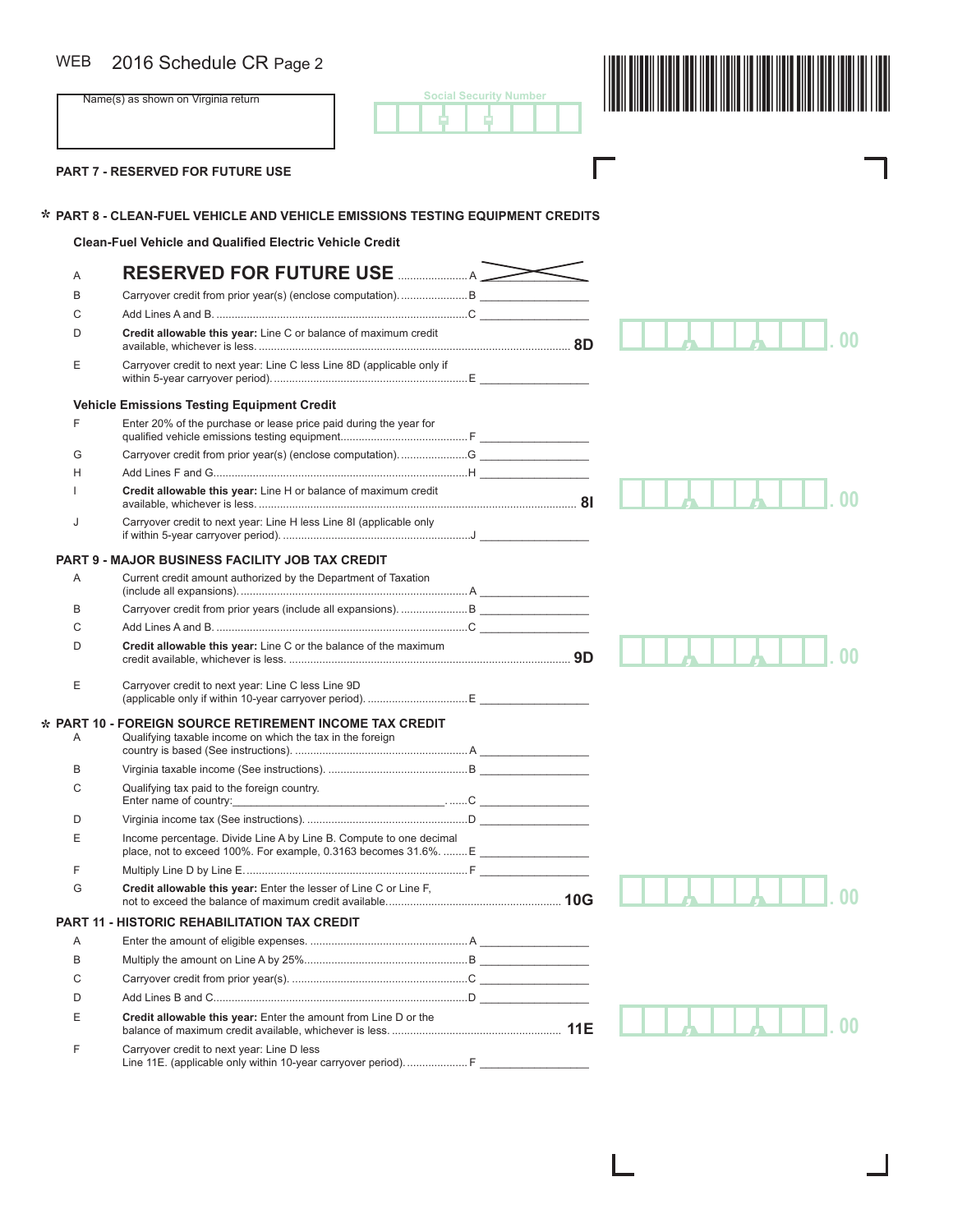# WEB

| <b>WEB</b> | 2016 Schedule CR Page 3                                                                                                                                                                                                            |                               |
|------------|------------------------------------------------------------------------------------------------------------------------------------------------------------------------------------------------------------------------------------|-------------------------------|
|            | Name(s) as shown on Virginia return                                                                                                                                                                                                | <b>Social Security Number</b> |
|            | <b>PART 12 - DAY-CARE FACILITY INVESTMENT TAX CREDIT</b>                                                                                                                                                                           |                               |
| A          | <b>EXPIRED - December 31, 2013.</b> A                                                                                                                                                                                              |                               |
| В          |                                                                                                                                                                                                                                    |                               |
| С          |                                                                                                                                                                                                                                    |                               |
| D          | Credit allowable this year: Enter the amount from Line C or the                                                                                                                                                                    |                               |
| Е          | Carryover credit to next year: Line C less Line 12D (applicable only<br>within 3-year carryover period. See instructions for limitations).  E                                                                                      |                               |
|            | <b>PART 13 - RESERVED FOR FUTURE USE</b>                                                                                                                                                                                           |                               |
|            | <b>PART 14 - RESERVED FOR FUTURE USE</b>                                                                                                                                                                                           |                               |
|            | <b>PART 15 - QUALIFIED EQUITY AND SUBORDINATED DEBT INVESTMENTS TAX CREDIT</b>                                                                                                                                                     |                               |
|            | <b>SPOUSE</b>                                                                                                                                                                                                                      | YOU                           |
| Α          | Credit amount authorized by the                                                                                                                                                                                                    |                               |
| В          |                                                                                                                                                                                                                                    |                               |
| C          |                                                                                                                                                                                                                                    |                               |
| D          | Credit(s) allowable this year:<br>Your credit: Enter the amount from Line C, YOU column or the<br>balance of maximum credit available, whichever is less (not to exceed                                                            |                               |
|            | Be sure to claim the proper credit on the total lines                                                                                                                                                                              |                               |
| Е<br>F     | Spouse's credit: Enter the amount from Line C, SPOUSE column or the<br>balance of maximum credit available, whichever is less (not to exceed<br>Carryover credit to next year:<br>Line C less Line 15D and/or Line 15E (applicable |                               |
|            | <b>PART 16 - WORKER RETRAINING TAX CREDIT</b>                                                                                                                                                                                      |                               |
| Α          | Enter amount of Worker Retraining Tax Credit authorized by the                                                                                                                                                                     |                               |
| B          |                                                                                                                                                                                                                                    |                               |
| С          |                                                                                                                                                                                                                                    |                               |
| D          | Credit allowable this year: Enter the amount from Line C or the                                                                                                                                                                    |                               |
|            | Carryover credit to next year: Line C less Line 16D                                                                                                                                                                                |                               |
| Е          |                                                                                                                                                                                                                                    |                               |
| Α          | * PART 17 - WASTE MOTOR OIL BURNING EQUIPMENT CREDIT<br>Enter 50% of the purchase price paid during the taxable year for<br>equipment used exclusively for burning waste motor oil at your facility.  A _____________________      |                               |
| B          | Credit allowable this year: Enter the amount from Line A, up to                                                                                                                                                                    |                               |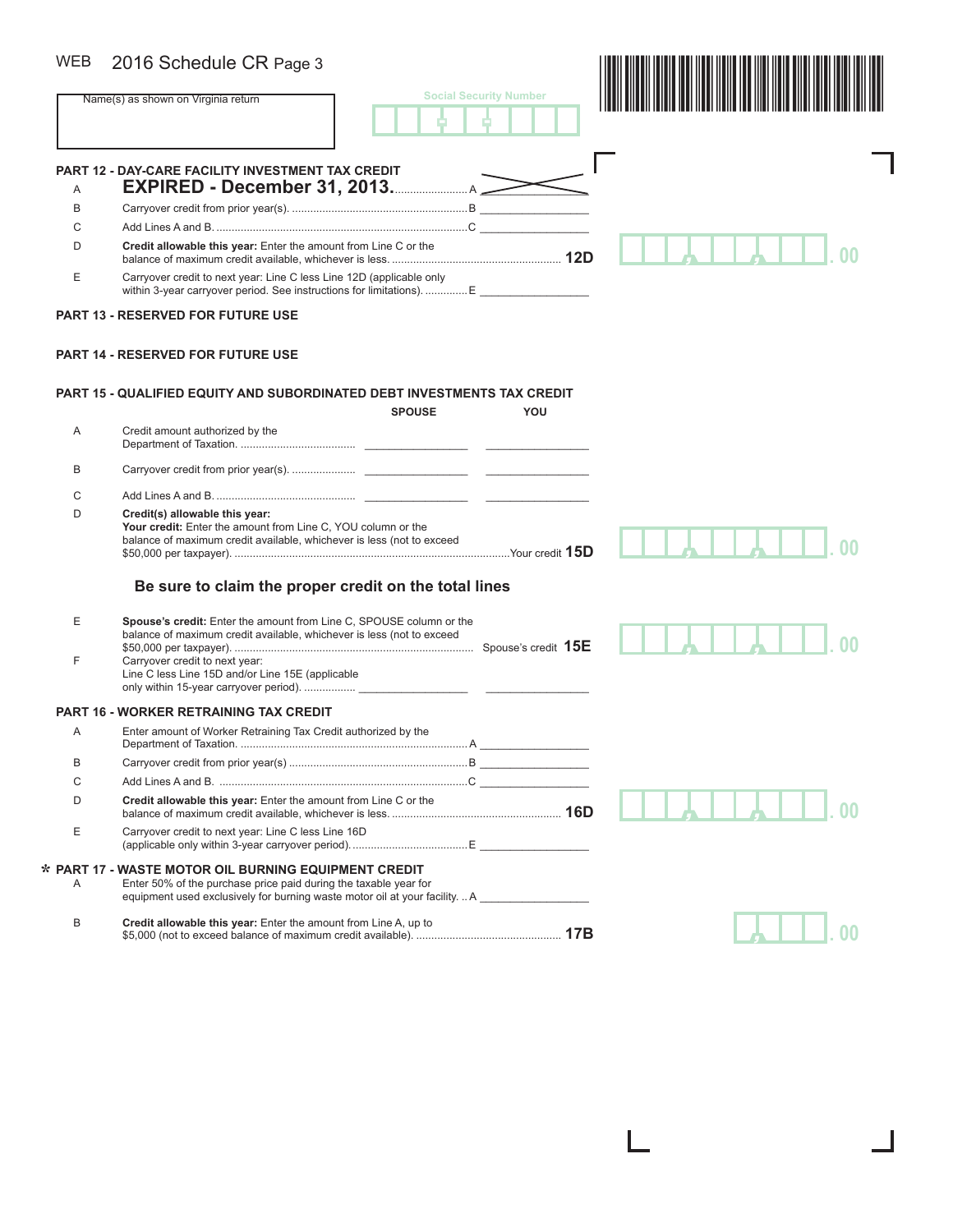### **PART 18 - CREDIT FOR PURCHASE OF LONG-TERM CARE INSURANCE \* \* For policies purchased 1/1/2011 - 12/31/2013 only \* \***  This credit was repealed for taxable years beginning on or after January 1, 2014. Long-Term care insurance tax credits earned and unclaimed prior to January 1, 2014, may be claimed below. Enter the date the policy was issued to you. Issue date must be on or after 1/01/2011 and prior to 1/01/2014. ............................................ \_\_\_\_\_\_\_\_\_\_\_\_\_\_\_\_\_\_ Enter the date the policy was issued to your spouse. Issue date must be on or after 1/01/2011 and prior to 1/01/2014. ............................................. \_\_\_\_\_\_\_\_\_\_\_\_\_\_\_\_\_\_  $A$  and  $A$  and  $A$  and  $A$  and  $A$  and  $A$  and  $A$  and  $A$  and  $A$  and  $A$  and  $A$  and  $A$  and  $A$  and  $A$  and  $A$  and  $A$  and  $A$  and  $A$  and  $A$  and  $A$  and  $A$  and  $A$  and  $A$  and  $A$  and  $A$  and  $A$  and  $A$  and  $A$  a  $\stackrel{B}{\longrightarrow}$  **EXPIRED - December 31, 2013.** C C \_\_\_\_\_\_\_\_\_\_\_\_\_\_\_\_\_\_ D Carryover credit from prior year(s). ..........................................................D \_\_\_\_\_\_\_\_\_\_\_\_\_\_\_\_\_\_ E **Credit allowable this year:** Enter the amount from Line D or the balance of maximum credit available, whichever is less ..........................................................**18E** Carryover credit to next year: Line D less Line 18E (5-year carryover period) .......................................................... F \_\_\_\_\_\_\_\_\_\_\_\_\_\_\_\_\_\_ **PART 19 - BIODIESEL AND GREEN DIESEL FUELS TAX CREDIT** A Enter the amount of Biodiesel and Green Diesel Fuels Tax Credit authorized by the Virginia Department of Taxation or the amount transferred to you in the current year....................................................................................... A \_\_\_\_\_\_\_\_\_\_\_\_\_\_\_\_\_ B Carryover credit from prior year(s). ............................................................B \_\_\_\_\_\_\_\_\_\_\_\_\_\_\_\_\_ C Add Lines A and B. .....................................................................................C \_\_\_\_\_\_\_\_\_\_\_\_\_\_\_\_\_ D Enter the total credit transferred to others in the current year. ...................D \_\_\_\_\_\_\_\_\_\_\_\_\_\_\_\_\_ E Subtract Line D from Line C. ......................................................................E \_\_\_\_\_\_\_\_\_\_\_\_\_\_\_\_\_ F **Credit allowable this year:** Enter the amount from Line E or the balance of maximum credit available, whichever is less............................................... **19F** G Carryover credit to next year: Line E less Line 19F (applicable only within 3-year carryover period).........................................G \_\_\_\_\_\_\_\_\_\_\_\_\_\_\_\_\_ **PART 20 - LIVABLE HOME TAX CREDIT** A Enter the amount of the Livable Home Tax Credit authorized by the Department of Housing and Community Development. ............................. A \_\_\_\_\_\_\_\_\_\_\_\_\_\_\_\_\_ B Carryover credit from prior year(s). ............................................................B \_\_\_\_\_\_\_\_\_\_\_\_\_\_\_\_\_ C Add Lines A and B .....................................................................................C \_\_\_\_\_\_\_\_\_\_\_\_\_\_\_\_\_ D **Credit allowable this year:** Enter the amount from Line C or the balance of maximum credit available, whichever is less............................................... **20D** E Carryover credit to next year: Line C less Line 20D (applicable only within 7-year carryover period).........................................E \_\_\_\_\_\_\_\_\_\_\_\_\_\_\_\_\_ **PART 21 - RIPARIAN WATERWAY BUFFER TAX CREDIT** A Enter the amount of Riparian Waterway Buffer Tax Credit authorized by the Virginia Department of Forestry. .................................. A \_\_\_\_\_\_\_\_\_\_\_\_\_\_\_\_\_\_ B Carryover credit from prior year(s). ..........................................................B \_\_\_\_\_\_\_\_\_\_\_\_\_\_\_\_\_\_ C Add Lines A and B. ...................................................................................C \_\_\_\_\_\_\_\_\_\_\_\_\_\_\_\_\_\_ D **Credit allowable this year:** Enter the amount from Line C or the balance of maximum credit available, whichever is less............................................... **21D** *, ,* **. 00 \*** *, ,* **. 00** *,* **. 00** *, ,* **. 00** 2016 Schedule CR Page 4<br>
Social Security Number<br>
Social Security Number<br>
A Later Later Later Later Later Later Later Later Later Later Later Later Later Later Later Later Later Later<br>
A Later Later Later Later Later Later Name(s) as shown on Virginia return **interest and Social Security Number** in Social Security Number - - WEB

E Carryover credit to next year: Line C less Line 21D

(applicable only within 5-year carryover period).......................................E \_\_\_\_\_\_\_\_\_\_\_\_\_\_\_\_\_\_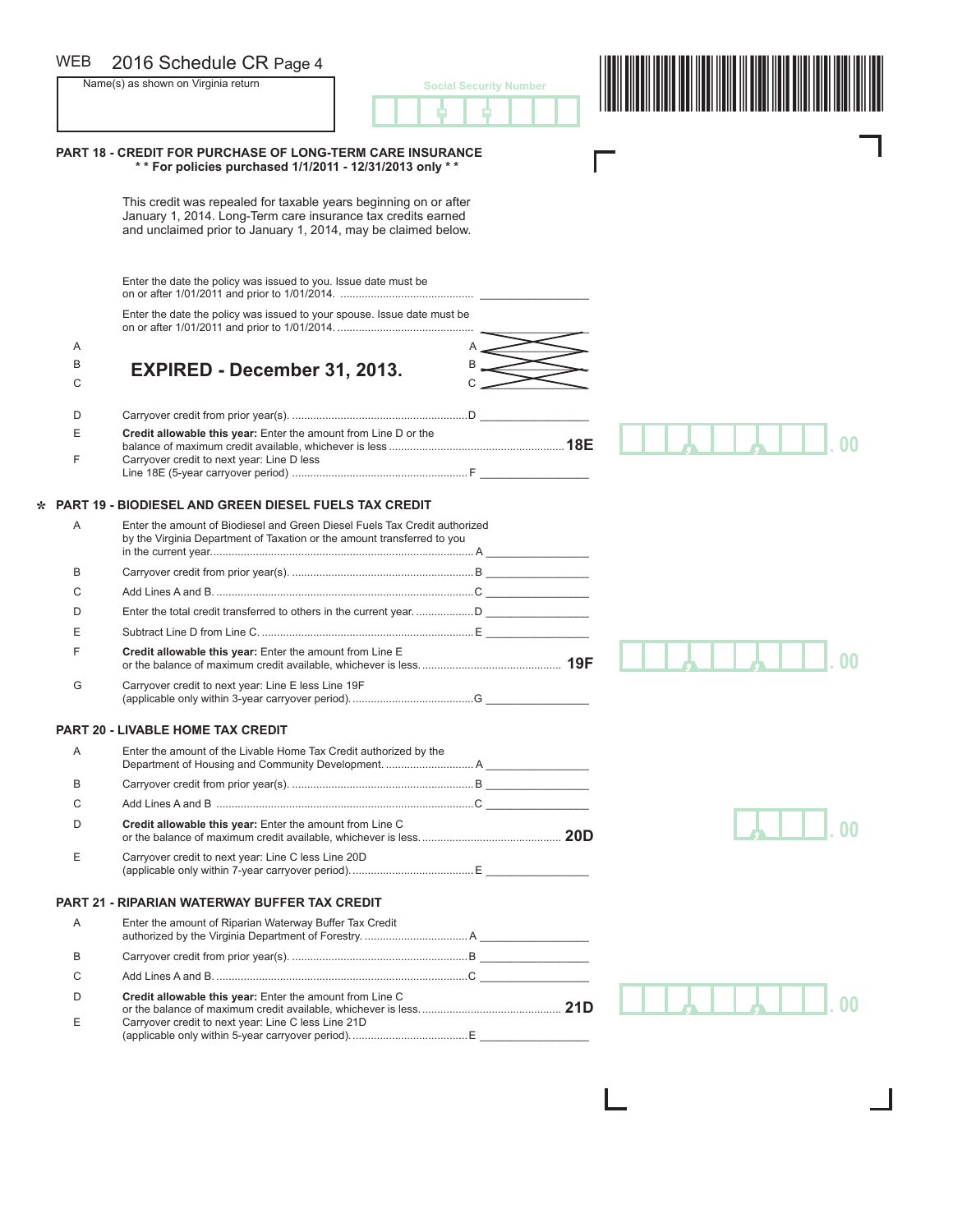# WEB 2016 Schedule CR Page 5

| <b>WEB</b> | 2016 Schedule CR Page 5                                                                                                       |               |                               |  |
|------------|-------------------------------------------------------------------------------------------------------------------------------|---------------|-------------------------------|--|
|            | Name(s) as shown on Virginia return                                                                                           |               | <b>Social Security Number</b> |  |
|            |                                                                                                                               |               |                               |  |
|            | <b>PART 22 - LAND PRESERVATION TAX CREDIT</b>                                                                                 | <b>SPOUSE</b> | YOU                           |  |
| A          | Credit amount authorized or the amount<br>transferred to you and/or spouse in the                                             |               |                               |  |
| B          |                                                                                                                               |               |                               |  |
| С          |                                                                                                                               |               |                               |  |
| D          | Total credit transferred to others in                                                                                         |               |                               |  |
| Ε          |                                                                                                                               |               |                               |  |
| E          | Credit(s) allowable this year:                                                                                                |               |                               |  |
|            | Your credit: Enter the amount from Line E, YOU column<br>or the balance of maximum credit available, whichever is less        |               |                               |  |
|            | Be sure to claim the proper credit on the total lines.                                                                        |               |                               |  |
| G          | Spouse's credit: Enter the amount from Line E, SPOUSE column<br>or the balance of maximum credit available, whichever is less |               |                               |  |
| H          | Carryover credit to next year: Line E less                                                                                    |               |                               |  |
|            | <b>PART 23 - COMMUNITY OF OPPORTUNITY TAX CREDIT</b>                                                                          |               |                               |  |
| Α          | Enter the amount of credit authorized by the                                                                                  |               |                               |  |
| B          |                                                                                                                               |               |                               |  |
| С          |                                                                                                                               |               |                               |  |
| D          | Credit allowable this year: Enter amount from Line C or                                                                       |               |                               |  |
| Ε          | Carryover credit to next year: Line C less Line 23D                                                                           |               |                               |  |
|            | <b>PART 24 - GREEN JOBS CREATION TAX CREDIT</b>                                                                               |               |                               |  |
| A          | Enter the total eligible credit amount for each green job                                                                     |               |                               |  |
| B          |                                                                                                                               |               |                               |  |
| С          |                                                                                                                               |               |                               |  |
| D          | Credit allowable this year: Enter the amount from Line C                                                                      |               |                               |  |
| Е          | Carryover credit to next year: Line C less Line 24D                                                                           |               |                               |  |
|            | <b>PART 25 - RESERVED FOR FUTURE USE</b>                                                                                      |               |                               |  |
|            | <b>PART 26 - FARM WINERIES AND VINEYARDS TAX CREDIT</b>                                                                       |               |                               |  |
| A          | Enter the total eligible credit amount authorized by                                                                          |               |                               |  |
| B          |                                                                                                                               |               |                               |  |
| С          |                                                                                                                               |               |                               |  |
| D          | Credit allowable this year: Enter the amount from Line C                                                                      |               |                               |  |
| Ε          | Carryover credit to next year: Line C less Line 26D                                                                           |               |                               |  |

ı

٦

 $\blacksquare$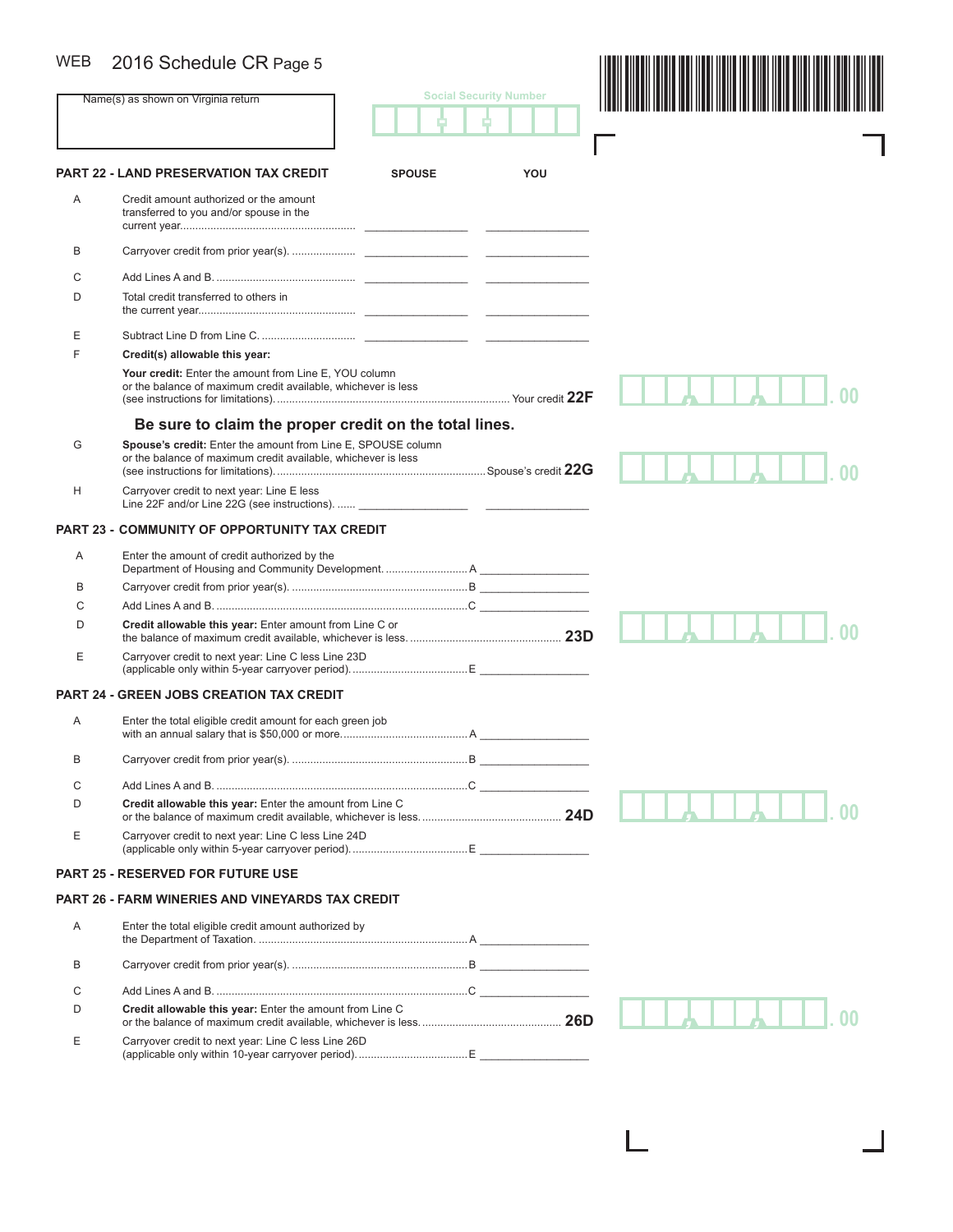# WEB 2016 Schedule CR Page 6

| WEB            | 2016 Schedule CR Page 6                                        |                               |  |  |
|----------------|----------------------------------------------------------------|-------------------------------|--|--|
|                | Name(s) as shown on Virginia return                            | <b>Social Security Number</b> |  |  |
|                |                                                                |                               |  |  |
|                | <b>PART 27 - INTERNATIONAL TRADE FACILITY TAX CREDIT</b>       |                               |  |  |
| Α              | Enter the total eligible credit amount authorized by           |                               |  |  |
| B              |                                                                |                               |  |  |
| С              |                                                                |                               |  |  |
| D              |                                                                |                               |  |  |
| Ε              | Maximum International Trade Facility Tax Credit: Enter the     |                               |  |  |
| F              | Credit allowable this year: Enter the amount from Line E       |                               |  |  |
| G              | Carryover credit to next year: Line C less Line 27F            |                               |  |  |
|                | <b>PART 28 - PORT VOLUME INCREASE TAX CREDIT</b>               |                               |  |  |
| Α              | Enter the total eligible credit amount authorized by           |                               |  |  |
| B              |                                                                |                               |  |  |
| C              |                                                                |                               |  |  |
| D              | Credit allowable this year: Enter the amount from Line C       |                               |  |  |
| Ε              | Carryover credit to next year: Line C less Line 28D            |                               |  |  |
| <b>PART 29</b> | - BARGE AND RAIL USAGE TAX CREDIT                              |                               |  |  |
| Α              | Enter the total eligible credit amount authorized by           |                               |  |  |
| B              |                                                                |                               |  |  |
| C              |                                                                |                               |  |  |
| D              | Credit allowable this year: Enter the amount from Line C       |                               |  |  |
| Ε              | Carryover credit to next year: Line C less Line 29D            |                               |  |  |
|                | <b>PART 30 - RESEARCH AND DEVELOPMENT EXPENSES TAX CREDIT</b>  |                               |  |  |
| Α              | Enter the total eligible credit amount authorized by           |                               |  |  |
| B              | Reserved for future use                                        |                               |  |  |
| C              | Reserved for future use                                        |                               |  |  |
| D              | Credit allowable this year: Enter the amount from Line A       |                               |  |  |
|                | <b>PART 31 - TELEWORK EXPENSES TAX CREDIT</b>                  |                               |  |  |
| A              | Enter the amount of Telework Expenses Tax Credit authorized by |                               |  |  |
| B              | Credit allowable this year: Enter amount from Line A or the    |                               |  |  |
|                | <b>PART 32 - EDUCATION IMPROVEMENT SCHOLARSHIPS TAX CREDIT</b> |                               |  |  |
| Α              | Enter the total eligible credit amount authorized by           |                               |  |  |
| B              |                                                                |                               |  |  |
| C              |                                                                |                               |  |  |
| D              | Credit allowable this year: Enter the amount from Line C       |                               |  |  |
| Ε              | Carryover credit to next year: Line C less Line D              |                               |  |  |
|                |                                                                |                               |  |  |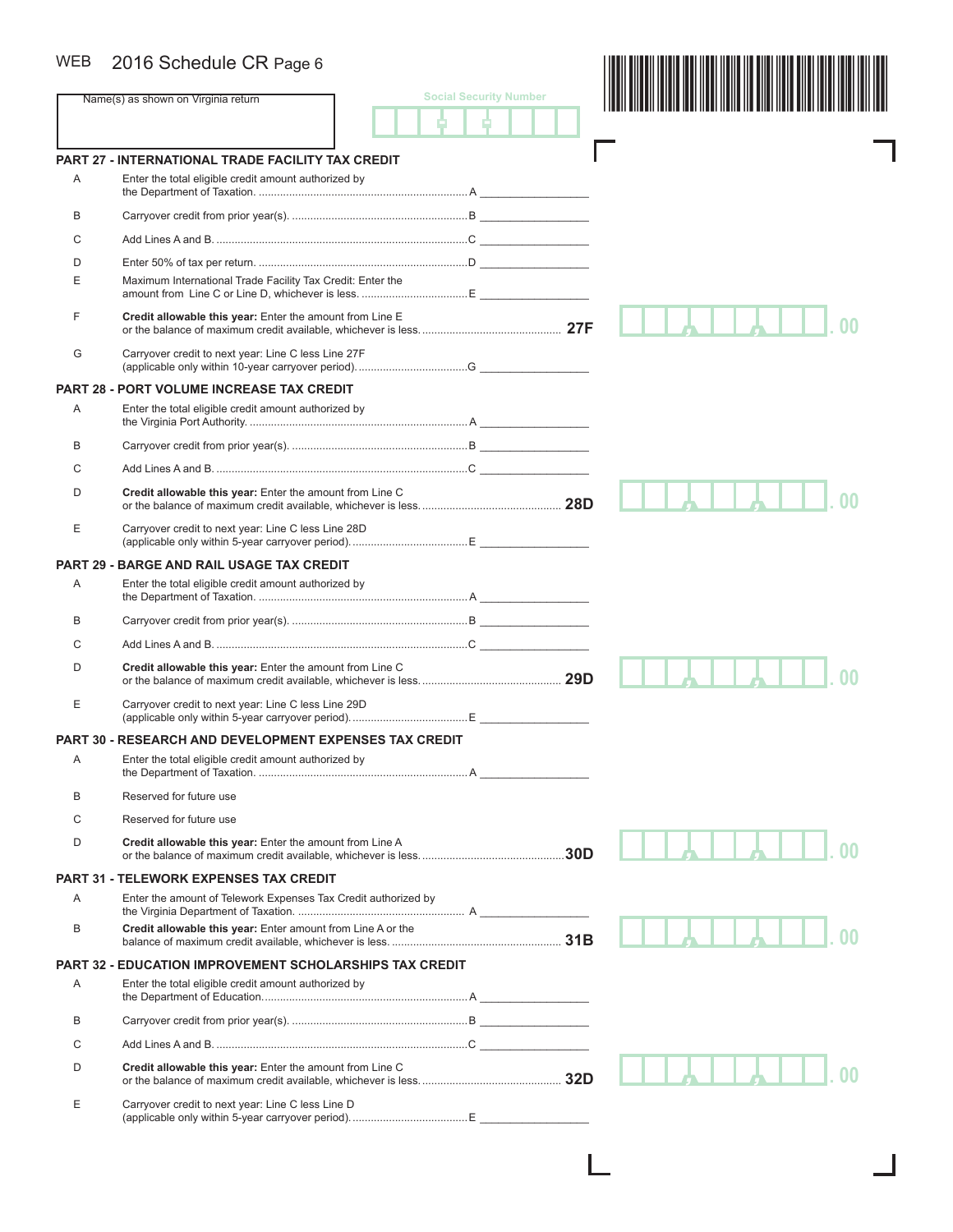#### 2016 Schedule CR Page 7 **WEB**

| <b>WEB</b> | 2016 Schedule CR Page 7                                              |  |
|------------|----------------------------------------------------------------------|--|
|            | <b>Social Security Number</b><br>Name(s) as shown on Virginia return |  |
|            | <b>PART 33 - MAJOR RESEARCH AND DEVELOPMENT EXPENSES TAX CREDIT</b>  |  |
| A          | Enter the total eligible credit amount authorized by                 |  |
| B          |                                                                      |  |
| C          |                                                                      |  |
| D          | Credit allowable this year: Enter the amount from Line C             |  |
| E          | Carryover credit to next year: Line C less Line D                    |  |
|            | <b>PART 34 - FOOD CROP DONATION TAX CREDIT</b>                       |  |
| A          | Enter the total eligible credit amount authorized by                 |  |
| B          |                                                                      |  |
| C          |                                                                      |  |
| D          | Credit allowable this year: Enter the amount from Line C             |  |
| Е          | Carryover credit to next year: Line C less Line D                    |  |

## **SECTION 2 - TOTAL NONREFUNDABLE CREDITS**

#### **PART 1 - TOTAL NONREFUNDABLE CREDITS**

A. Add Lines 2A, 3D, 4F, 5D, 6D, 8D, 8I, 9D, 10G, 11E, 12D, 15D, 15E, 16D, 17B, 18E, 19F, 20D, 21D, 22F, 22G, 23D, 24D, 26D, 27F, 28D, 29D, 30D, 31B, 32D, 33D, and 34D (if you claimed more than the maximum allowed nonrefundable credits, see instructions). .........................................................................................................................**1A**

(applicable only within 5-year carryover period).......................................E \_\_\_\_\_\_\_\_\_\_\_\_\_\_\_\_\_\_



## **SECTION 3 - REFUNDABLE CREDITS**

#### **PART 1 - COALFIELD EMPLOYMENT ENHANCEMENT and VIRGINIA COAL EMPLOYMENT \* AND PRODUCTION INCENTIVE TAX CREDITS**

| A | 100% Coalfield Employment Enhancement and/or Virginia Coal Employment                                                                            |  |
|---|--------------------------------------------------------------------------------------------------------------------------------------------------|--|
| B |                                                                                                                                                  |  |
| C |                                                                                                                                                  |  |
| D | <b>Total Coal Related Tax Credits</b><br>.1D                                                                                                     |  |
| E | 2016 Coalfield Employment Enhancement Tax Credit to be applied<br>toward your 2019 return: Enter the amount from Line 11 of your 2016 Form 3061E |  |
|   | <b>PART 2 - MOTION PICTURE PRODUCTION TAX CREDIT</b>                                                                                             |  |
| A |                                                                                                                                                  |  |
|   | * PART 3 - AGRICULTURAL BEST MANAGEMENT PRACTICES TAX CREDIT                                                                                     |  |
| A | Enter amount of credit authorized by the Department of Conservation and Recreation. 3A                                                           |  |
|   | <b>PART 4 - RESEARCH AND DEVELOPMENT EXPENSES TAX CREDIT</b>                                                                                     |  |
| A | Enter amount of Research and Development Expenses Tax Credit authorized by the                                                                   |  |

| $\overline{A}$ $\overline{A}$ $\overline{A}$ $\overline{A}$ $\overline{A}$ $\overline{A}$ $\overline{A}$ $\overline{A}$ $\overline{A}$ $\overline{A}$ $\overline{A}$ $\overline{A}$ $\overline{A}$ $\overline{A}$ $\overline{A}$ $\overline{A}$ $\overline{A}$ $\overline{A}$ $\overline{A}$ $\overline{A}$ $\overline{A}$ $\overline{A}$ $\overline{A}$ $\overline{A}$ $\overline{$ |
|--------------------------------------------------------------------------------------------------------------------------------------------------------------------------------------------------------------------------------------------------------------------------------------------------------------------------------------------------------------------------------------|
| .00                                                                                                                                                                                                                                                                                                                                                                                  |
| $\begin{array}{ c c c c c }\hline \textbf{A} & \textbf{I} & \textbf{I} & \textbf{I} & \textbf{I} & \textbf{I} & \textbf{I} \ \hline \end{array}$                                                                                                                                                                                                                                     |
|                                                                                                                                                                                                                                                                                                                                                                                      |
| $\mathbf{A}$ $\mathbf{A}$ $\mathbf{A}$ $\mathbf{B}$ $\mathbf{0}$<br>H                                                                                                                                                                                                                                                                                                                |
| $\Box$                                                                                                                                                                                                                                                                                                                                                                               |
| 1 A 1 1 1                                                                                                                                                                                                                                                                                                                                                                            |

 $\overline{\phantom{a}}$